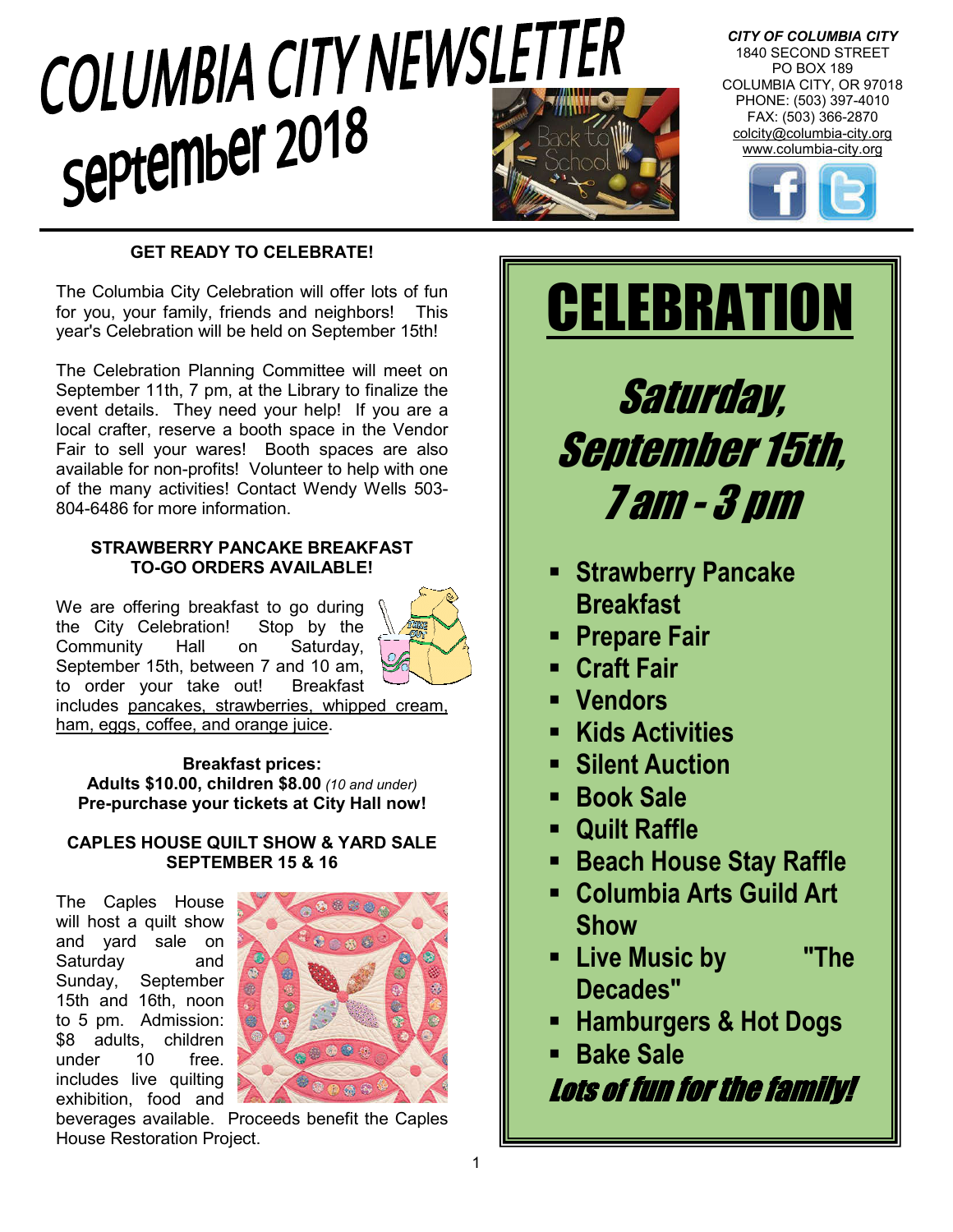## **VOLUNTEER OPPORTUNITIES**

**Parks Committee Members needed:** The City is seeking candidates to serve on the Parks Committee. The Parks Committee is an advisory board that is involved in all aspects of the City parks system - including planning activities, park development, on-going maintenance, and event coordination. If you are interested in serving on the Parks Committee, submit a completed Public Service Application to City Hall.

**Budget Committee Member needed:** The City currently has an opening on the Columbia City Budget Committee. The Budget Committee meets at least once annually to review the proposed budget, hear public testimony, and approve a budget for submission to the City Council. Budget Committee terms are for a period of three years. Applicants must reside within the City. If interested, please submit a completed Public Service Application to City Hall.

**Park maintenance volunteers:** The City is seeking volunteers to help maintain the City parks. If you like being outside and gardening or working in the yard, this might be the perfect volunteer opportunity for you! Submit your completed volunteer application to City Hall.

**F.A.S.T. (Fold And Stuff Team) volunteers needed:** The City is seeking volunteers to help fold newsletters and stuff envelopes. This lively team meets monthly at City Hall. Submit your completed application to become a F.A.S.T. volunteer!

#### **COLUMBIA COUNTY TOWN HALL MEETING ECONOMIC AND JOB GROWTH POTENTIAL**

A Columbia County Town Hall Meeting about economic and job growth potential within the county will be held in the Columbia Center Auditorium, 375 S 18th Street, St. Helens, on September 12, 2018 from 6:30 - 8:00 pm. Distinguished panelists include:

Bill Gerry, Program Manager, Boeing Global Technology/OMIC Doug Hayes, Executive Director, Port of St. Helens Shawna Sykes, Workforce Analyst/Economist, WorkSource Northwest Oregon, Employment Division Chuck Daughtry, Executive Director, Columbia County Economic Team Simon Date, Executive Director, South County Chamber of Commerce Alex Tardif, Columbia County Commissioner

Attend the September 12th Town Hall Meeting and connect with county officials and civic leaders!

**Nobody made a greater mistake than he who did nothing because he could only do a little.**

*~ Edmund Burke ~*

#### **HARVEST FESTIVAL AT THE CAPLES HOUSE MUSEUM**

The Caples House Museum will host a Harvest Festival on Sunday, October 6, 2018, from noon to 5 pm. This historic fair will include food, activities, vendor booths, cider press, silent auction, raffles, and music. Admission is free! Email capleshouse@comcast.net or call (503) 397-5390 for more information.

## **CODE ENFORCEMENT REMINDERS**

**Keep grass and weeds cut!** Between April 15 and September 30 of any year, weeds and grass cannot exceed 10-inches in height and blackberry bushes cannot extend across property lines or into the City right-of-ways, streets, alleys and sidewalks.



**Animals at Large:** It is unlawful to allow animals to run at large upon public streets or private property other than your own. This includes cats, dogs, goats, chickens, and all other animals. Animals running at large may be impounded, and the owners may be subject to a fine.

## **COMING SOON! SIXTH STREET PAVING PROJECT J TO K STREETS**

The City Council recently awarded a contract to TFT Construction, Inc., for paving the portion of Sixth Street between J and K Streets. The work is expected to commence in mid-September. The work will involve repairing and resurfacing the existing roadway, including pothole repairs, and

changing the grade to improve drainage. An additional two feet of road surface will be added to each side of the roadway. Funding for this project includes a \$50,000.00 Small City Allotment Grant.

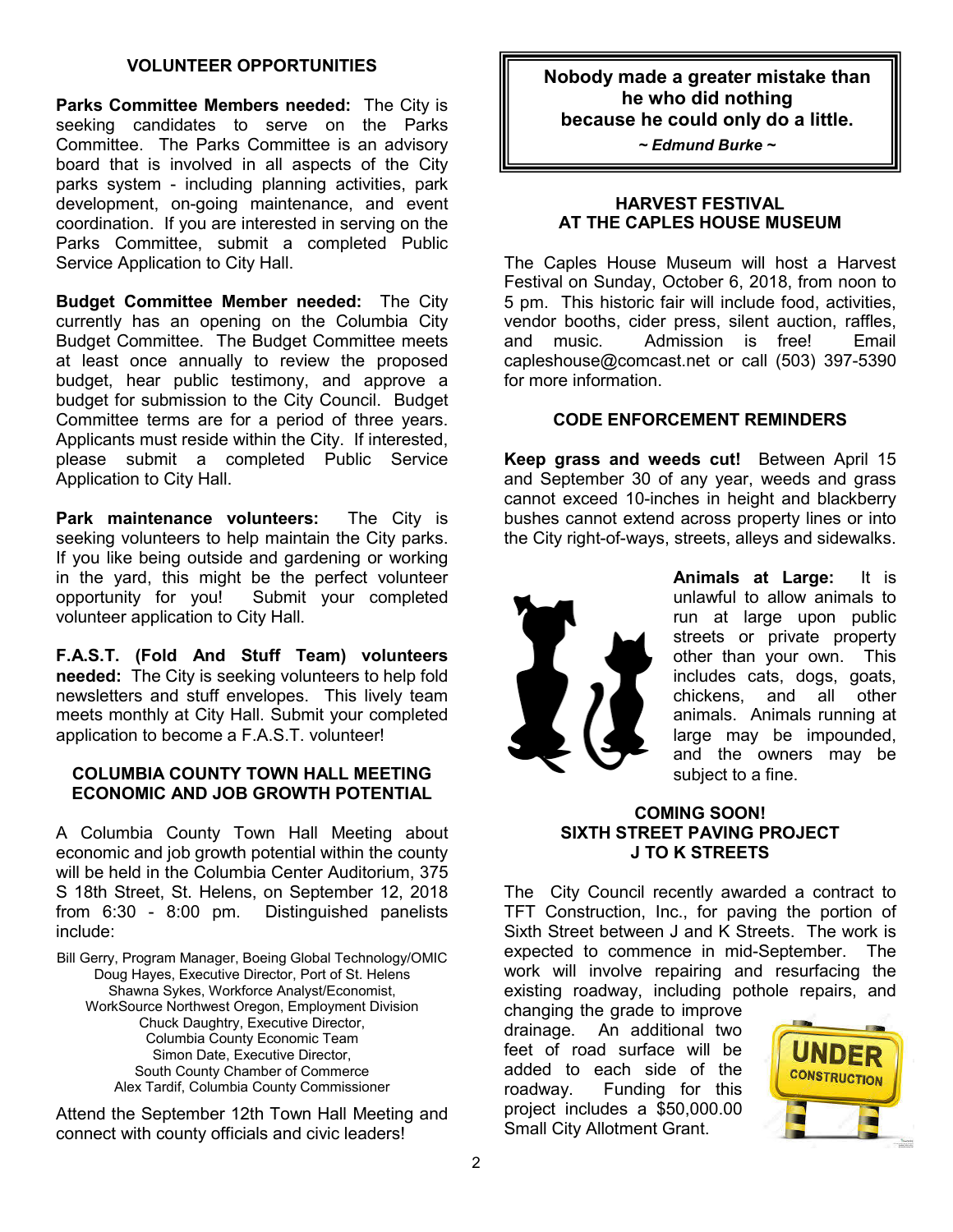#### **WILDFIRE PREPAREDNESS**

Increasing numbers of people are making their homes in the woodland settings, rural areas, or remote mountain sites. These residents face the danger of wildfires. Wildfires often begin unnoticed, however, they spread very quickly. Reduce your risk by preparing now - before wildfire strikes. Meet with your family to decide what to do and where to go if wildfires threaten your area.



# **Causes of wildfire:**

- Droughts and dry conditions throughout various times of the year increase the risk of wildfires.
- **EXEC** Careless use of fire in highly wooded or grassy areas dramatically increases the chance of a wildfire, which can then quickly spread across trees and dry brush and threaten homes and businesses in the vicinity.

#### **Practice wildfire safety and plan ahead:**

- Contact your local fire department, health department, or forestry office for information on fire laws.
- Make sure that fire vehicles can get to your home.
- Clearly mark all driveway entrances and display your house number or address.
- Set aside household items that can be used as fire tools. You may need to fight small fires before emergency responders arrive.
- Select building materials and plants that resist fire.
- Regularly clean roofs and gutters.
- **Plan several escape routes away from your** home - by car and by foot.
- **Select a family meeting place outside of your** neighborhood in case you cannot get home or need to evacuate.
- Talk to your neighbors about wildfire safety. Plan how the neighborhood could work together

after a wildfire. Make plans to take care of children who may be on their own if parents can't get home.

- **-** Local phone service may not be available identify someone out of the area to contact.
- Report hazardous conditions that could cause a wildfire.
- **Monitor** http://wildfireoregondeptofforestry.blogspot.com for daily wildfire alerts.

### **BE PREPARED WITH AN EMERGENCY KIT**

Have an emergency kit available and ready to go. Consider these items for your emergency kit:

- $\checkmark$  "Special needs" items for the family, such as formula and supplies for infants, items for older people, or special items for those with disabilities.
- $\checkmark$  First aid supplies.
- $\checkmark$  Prescription meds for members of the household.
- $\checkmark$  Flashlight and battery powered radio.
- $\checkmark$  Sleeping bag and extra shoes.
- $\checkmark$  Water and food. A gallon of water per person per day. Canned and dried foods are easy to store.
- $\checkmark$  Tools (duct tape, garbage bags, manual can opener, hammer, screwdrivers, scissors, etc.)
- $\checkmark$  Cash.
- $\checkmark$  Cell phone if available.
- $\checkmark$  Snacks.
- $\checkmark$  Reading materials and games.
- $\checkmark$  Pet supplies.
- $\checkmark$  Towels.

#### **ACCEPTING SEALED BIDS FOR FIR FIREWOOD**

The City is accepting sealed bids for the stack of fir firewood located near 2130 The Strand, Columbia City. Please note that the sale is limited to the fir firewood only - the other wood located nearby is not for sale.

The minimum bid price is \$75.00. Submit sealed bids to City Hall, 1840 Second Street, Columbia City, by September 14, 2018, 5 PM. Clearly mark "SEALED BID" on the outside of the envelope.

# **WATER CONSERVATION TIP**

Turn your sprinklers off when rain is expected, and set up a system with rain/moisture sensors if you have automatic sprinklers.